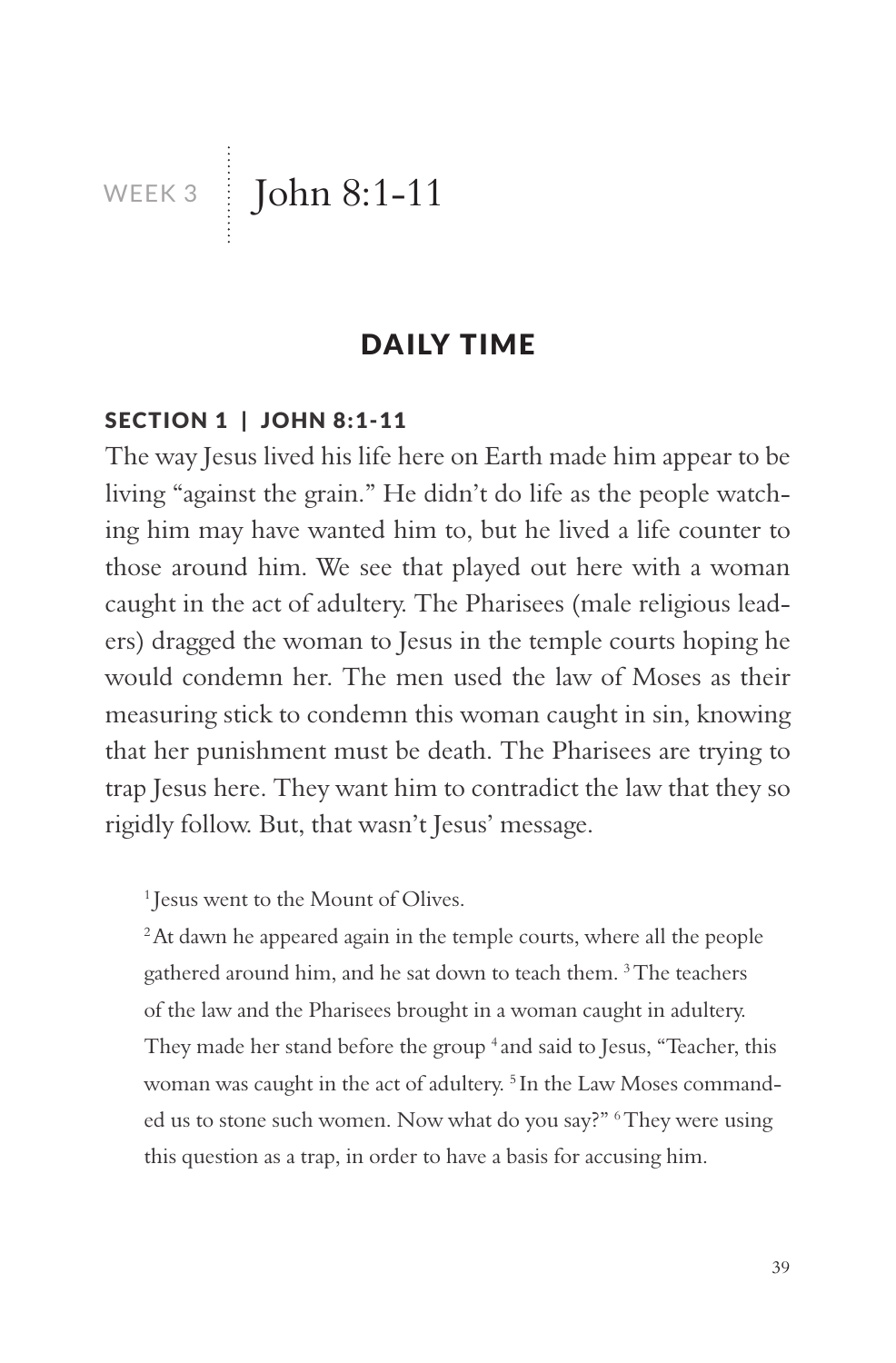But Jesus bent down and started to write on the ground with his finger. 7 When they kept on questioning him, he straightened up and said to them, "Let any one of you who is without sin be the first to throw a stone at her." 8 Again he stooped down and wrote on the ground. <sup>9</sup> At this, those who heard began to go away one at a time, the older ones first, until only Jesus was left, with the woman still standing there. <sup>10</sup> Jesus straightened up and asked her, "Woman, where are they? Has no one condemned you?"

11 "No one, sir," she said.

"Then neither do I condemn you," Jesus declared. "Go now and leave your life of sin."



Who do you relate to most in this story? The woman caught in adultery or the pharisees?

Sit with the Lord and ask for the Holy Spirit to give you a word of grace for wherever you are in your journey with Him today. Write your prayer below.

#### SECTION 2 | JOHN 8:3-8

Sometimes we fall into a trap of the enemy and begin to project characteristics onto Jesus that we have created in our own mind. We might think God is something or someone who is far off and distant. Maybe we only think of him as a God of judgment or as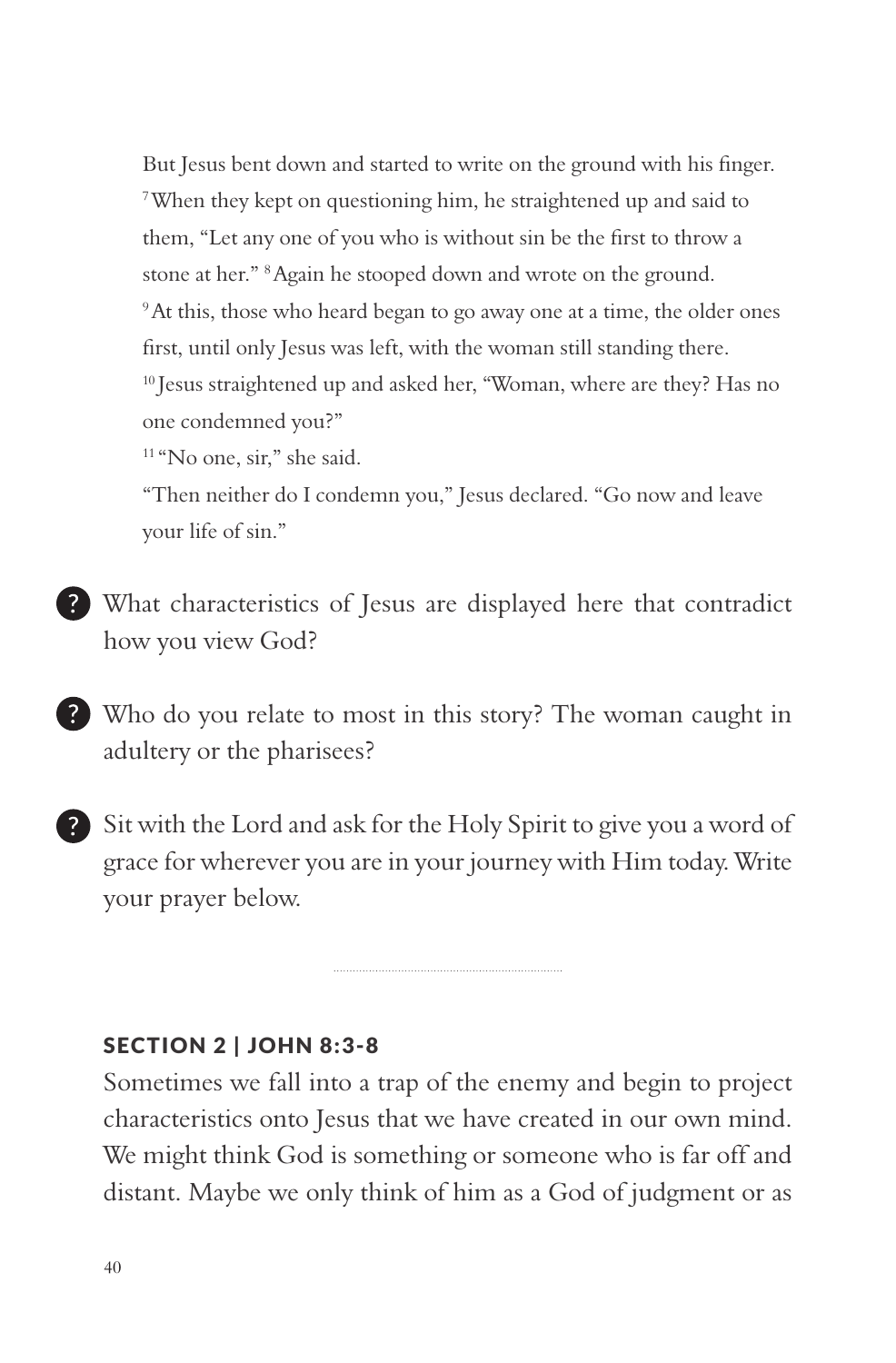| $WCCN$ )   JOHN 0.1-11 |
|------------------------|
|                        |
|                        |
|                        |
|                        |
|                        |
|                        |
|                        |
|                        |
|                        |
|                        |
|                        |
|                        |
|                        |
|                        |
|                        |
|                        |
|                        |
|                        |
|                        |
|                        |
|                        |
|                        |
|                        |
|                        |
|                        |
|                        |
|                        |
|                        |
|                        |
|                        |
|                        |
|                        |
|                        |
|                        |
|                        |
|                        |
|                        |
|                        |
|                        |
|                        |
|                        |
|                        |
|                        |
|                        |
|                        |
|                        |
|                        |
|                        |
|                        |
|                        |
|                        |
|                        |
|                        |
|                        |
|                        |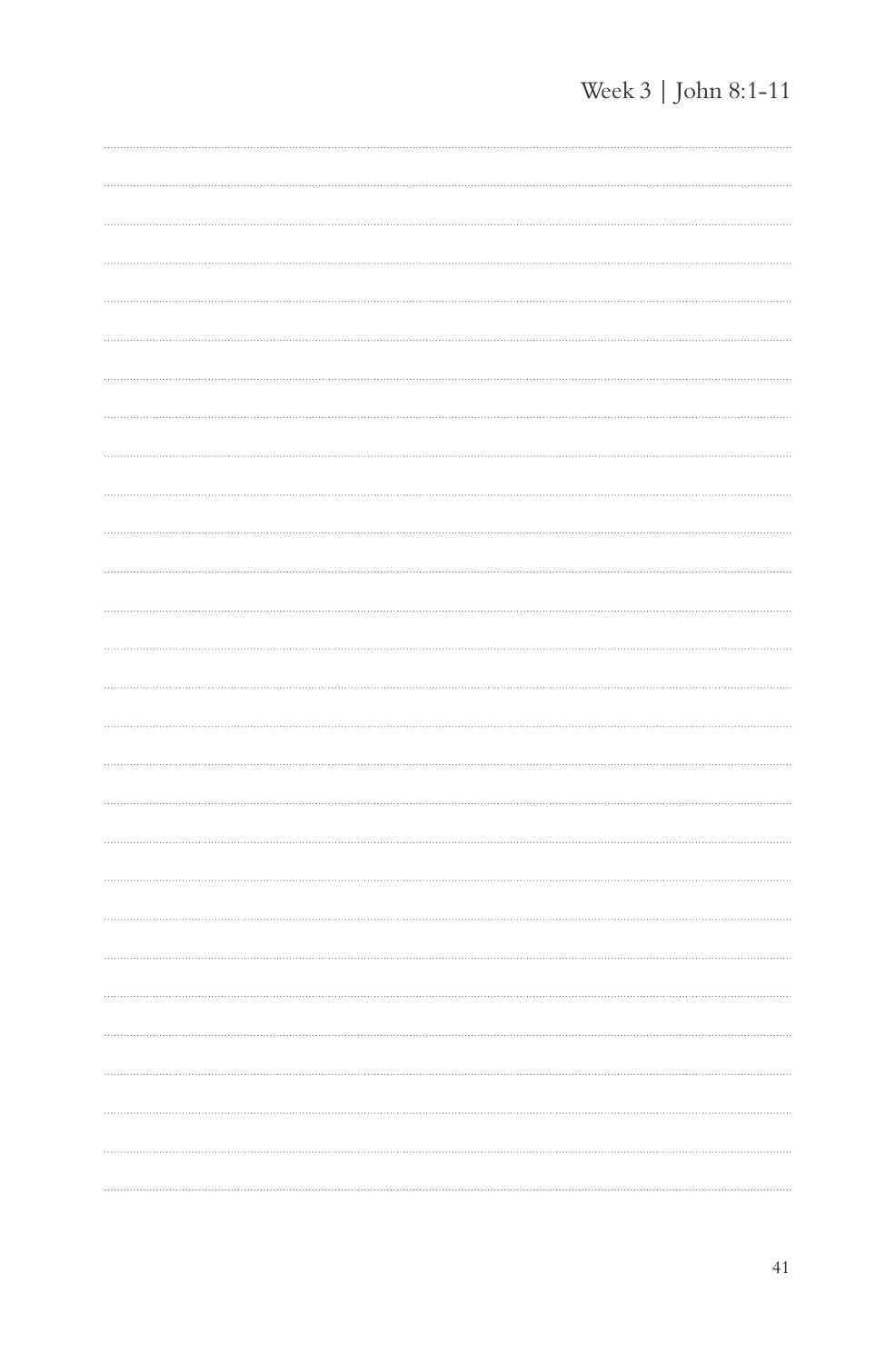a God who is to condemn his creation. But, when we dissect the Scripture a little more, we start to see the true heart of the Father.

<sup>3</sup>The teachers of the law and the Pharisees brought in a woman caught in adultery. They made her stand before the group 4 and said to Jesus, "Teacher, this woman was caught in the act of adultery. 5 In the Law Moses commanded us to stone such women. Now what do you say?" 6 They were using this question as a trap, in order to have a basis for accusing him.

But Jesus bent down and started to write on the ground with his finger. 7 When they kept on questioning him, he straightened up and said to them, "Let any one of you who is without sin be the first to throw a stone at her." 8 Again he stooped down and wrote on the ground.

The first reaction Jesus has when the woman is brought to him is to bend down and start to write in the dust. What do you think he wrote?



#### SECTION 3 | JOHN 8:9-11, PSALM 113:8-12

One of the most beautiful things about the love of Jesus is that it's unconditional. He doesn't look at us and define us by our sin. No one wants to be remembered for the worst thing they have ever done. He looks upon us with love, knowing that although we are sinners we have been washed clean by the blood of Jesus on the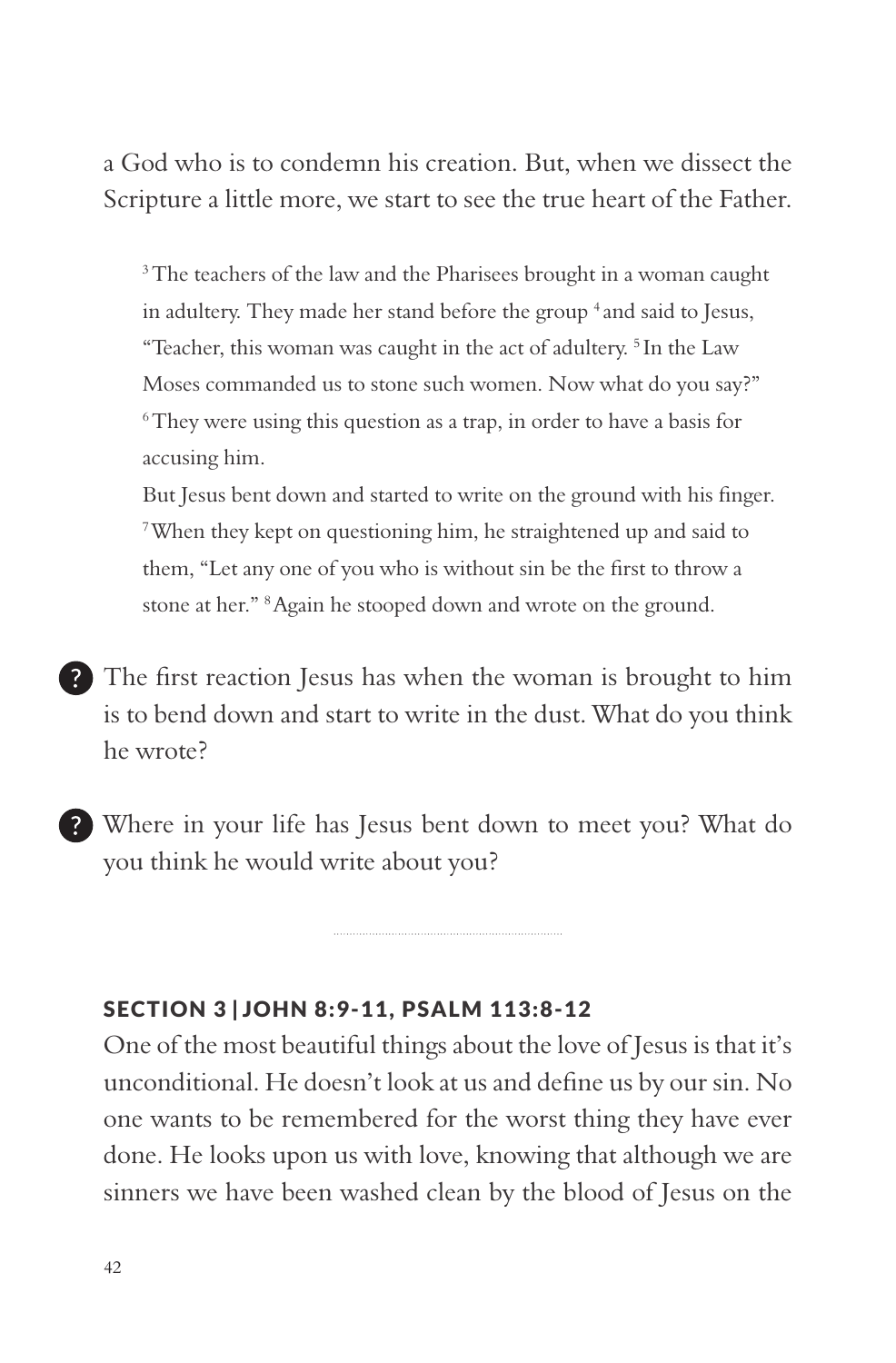| $WCCK$ $J$   JOIIII 0.1-11 |
|----------------------------|
|                            |
|                            |
|                            |
|                            |
|                            |
|                            |
|                            |
|                            |
|                            |
|                            |
|                            |
|                            |
|                            |
|                            |
|                            |
|                            |
|                            |
|                            |
|                            |
|                            |
|                            |
|                            |
|                            |
|                            |
|                            |
|                            |
|                            |
|                            |
|                            |
|                            |
|                            |
|                            |
|                            |
|                            |
|                            |
|                            |
|                            |
|                            |
|                            |
|                            |
|                            |
|                            |
|                            |
|                            |
|                            |
|                            |
|                            |
|                            |
|                            |
|                            |
|                            |
|                            |
|                            |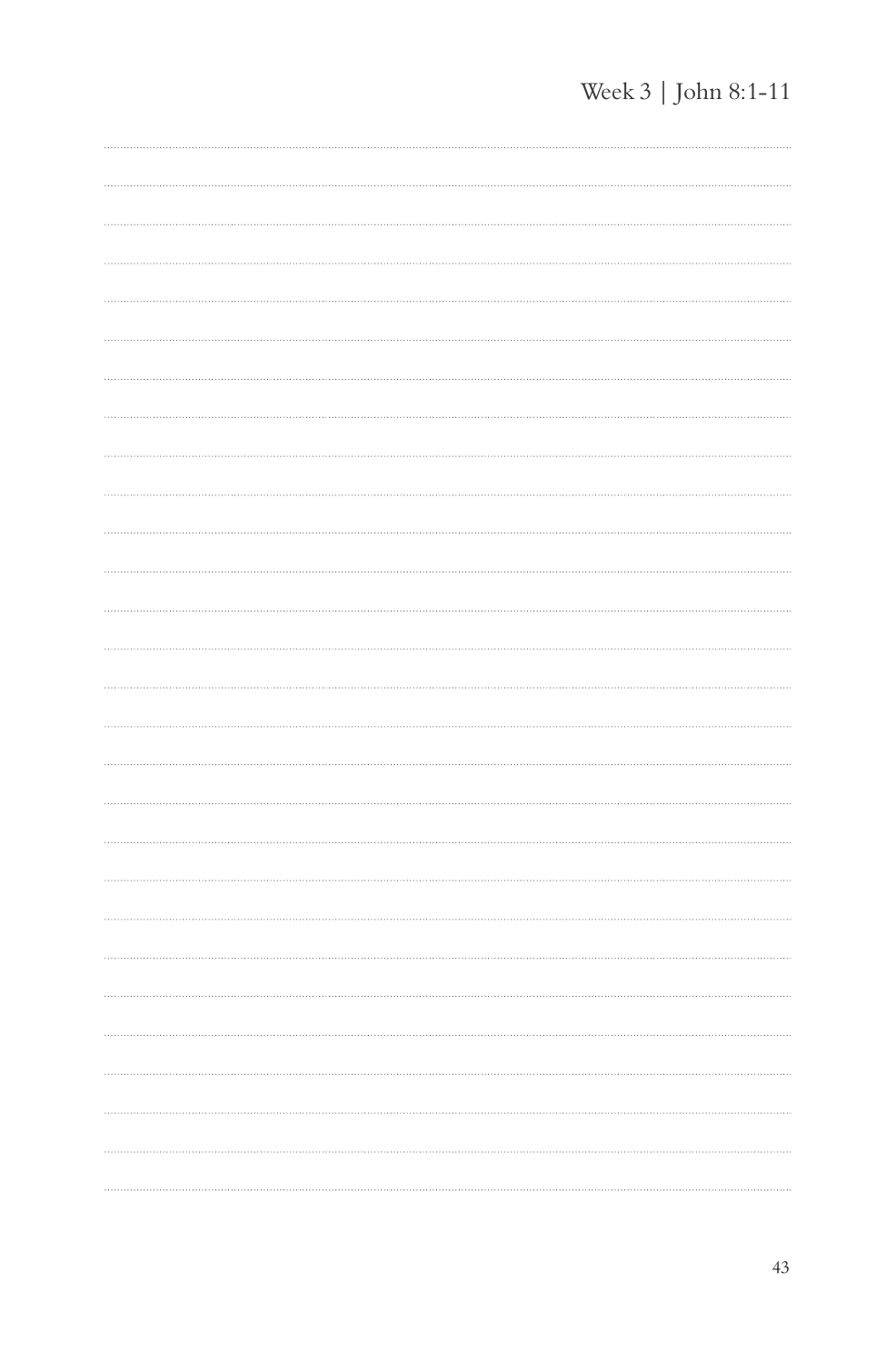cross. Paul writes in Romans that "while we were yet sinners" Christ died for us.

#### JOHN 8:9-11

<sup>9</sup> At this, those who heard began to go away one at a time, the older ones first, until only Jesus was left, with the woman still standing there.

<sup>10</sup> Jesus straightened up and asked her, "Woman, where are they? Has no one condemned you?"

11 "No one, sir," she said.

"Then neither do I condemn you," Jesus declared. "Go now and leave your life of sin."

#### PSALM 113:8-12

8 The Lord is compassionate and gracious,

slow to anger, abounding in love.

<sup>9</sup> He will not always accuse,

nor will he harbor his anger forever;

<sup>10</sup> he does not treat us as our sins deserve or repay us according to our iniquities.

 $11$  For as high as the heavens are above the earth, so great is his love for those who fear him;

 $12$  as far as the east is from the west.

so far has he removed our transgressions from us.

What does forgiveness mean to you?



Jesus didn't condemn the woman, nor did he want her to continue to live in sin. How do you respond to the forgiveness and sacrifice Jesus made for you in your own life?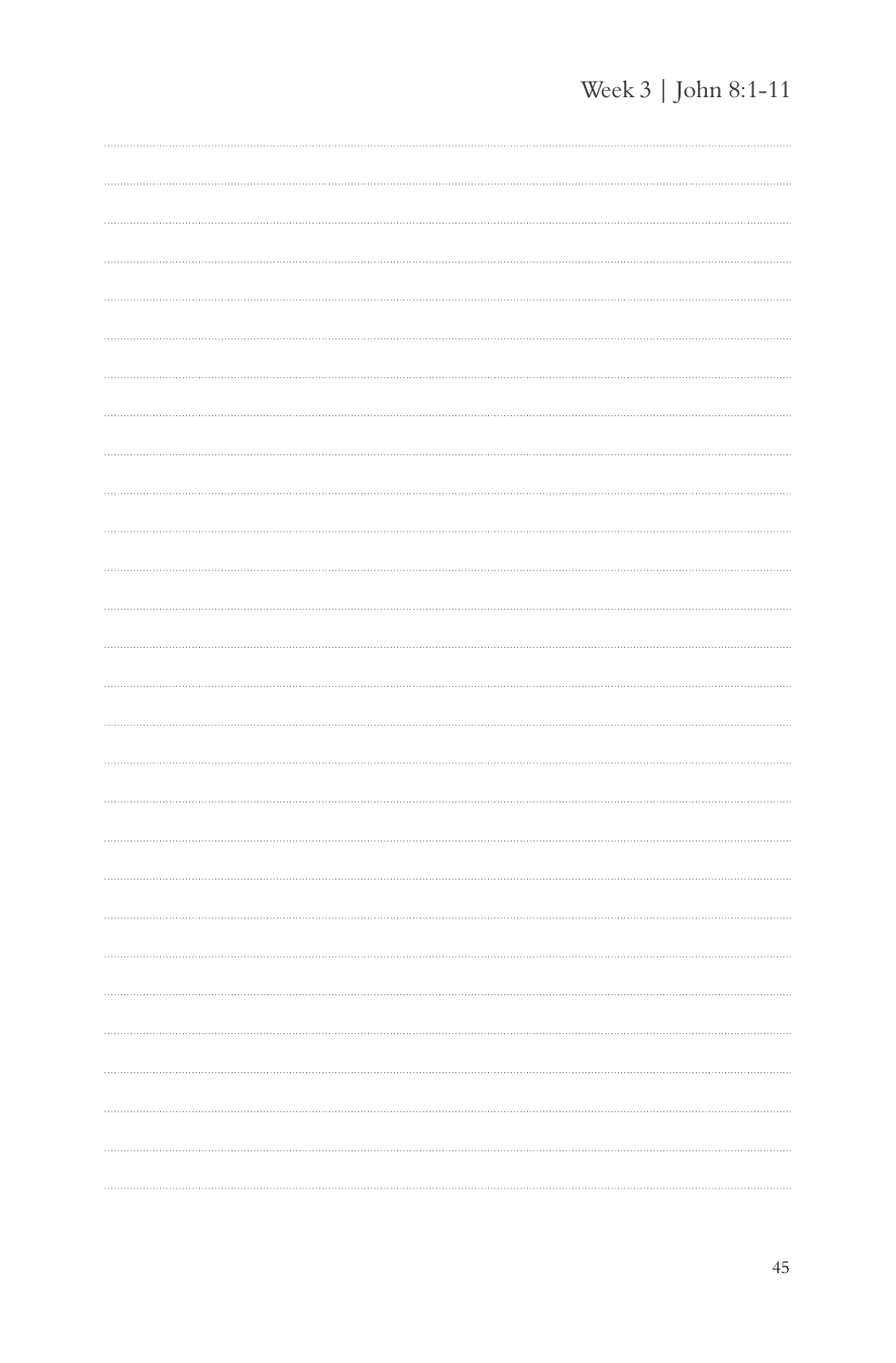How can you move forward today, knowing that Jesus wants to love you wholly and completely as you are, but loves you too much to leave you as you are?

# GROUP TIME

### WEEK 3 - JESUS WITNESSES THE WALK OF SHAME

We grow up in a culture that immediately puts pressure on us to perform. Whatever we do, we want to do it well in order to please other people because that's how we were raised to behave. When we fail—and we will—we feel shame for not performing at the level of excellence we hold ourselves to. In college, the level required for excellence is raised and comparison becomes so easy. We see others excelling in areas where we are lacking.

Shame is what we feel when we fail to perform at the standard of perfection we hold ourselves to. It can be a holy emotion directing our attention to something we have done wrong, but it can also be used by the enemy to blind us to the true heart of God. The enemy convinces us that we are not loved when we fail. This week we're walking through how Jesus encounters a woman caught in adultery. Her shame might be different than our own or it might not be. Whatever our own shame, notice how the response of Jesus is different from that of the Pharisees.

#### JOHN 8:1-11

<sup>1</sup> Jesus went to the Mount of Olives.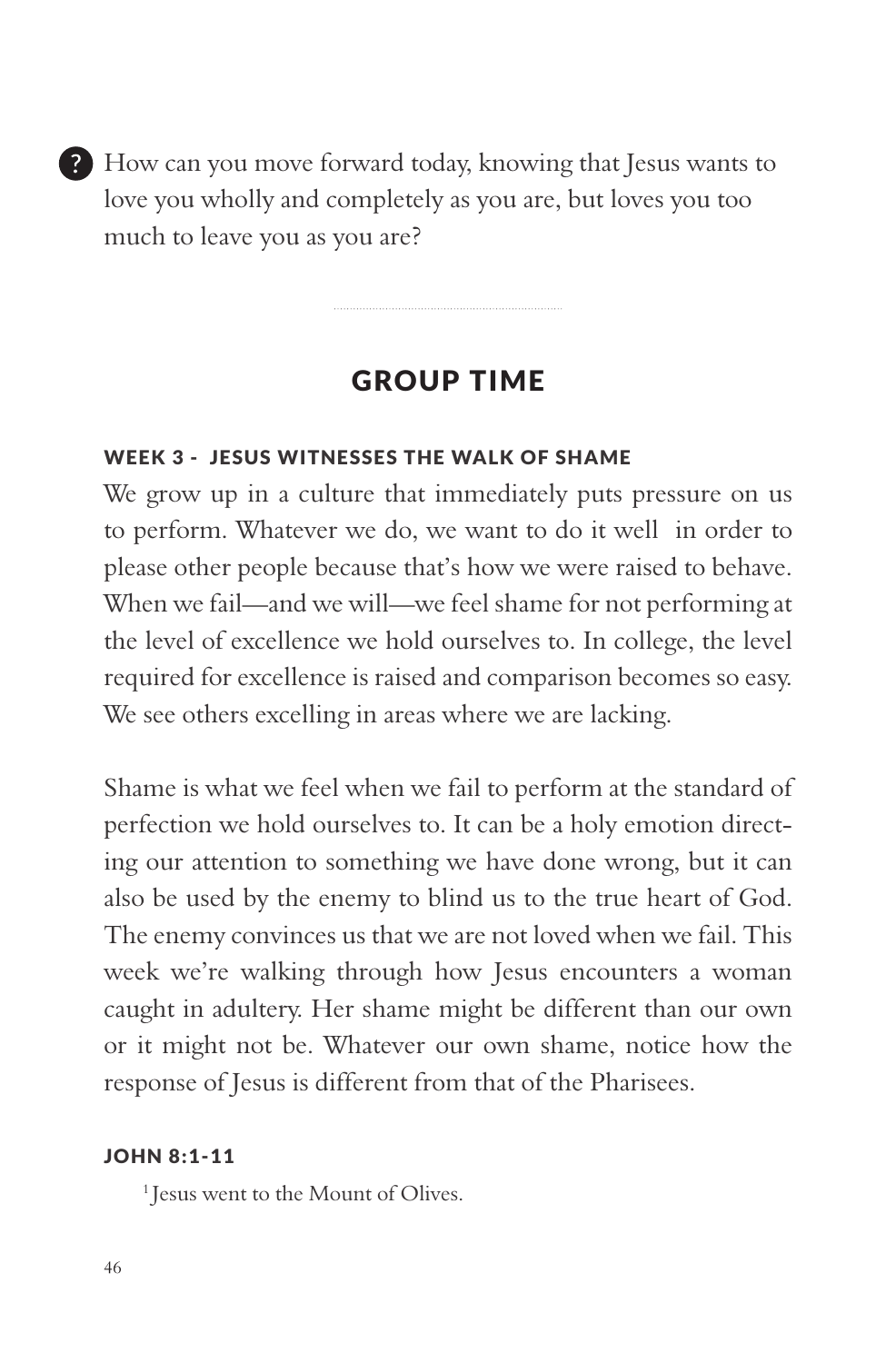|  | $WCCN$ ) John 0.1-11 |
|--|----------------------|
|  |                      |
|  |                      |
|  |                      |
|  |                      |
|  |                      |
|  |                      |
|  |                      |
|  |                      |
|  |                      |
|  |                      |
|  |                      |
|  |                      |
|  |                      |
|  |                      |
|  |                      |
|  |                      |
|  |                      |
|  |                      |
|  |                      |
|  |                      |
|  |                      |
|  |                      |
|  |                      |
|  |                      |
|  |                      |
|  |                      |
|  |                      |
|  |                      |
|  |                      |
|  |                      |
|  |                      |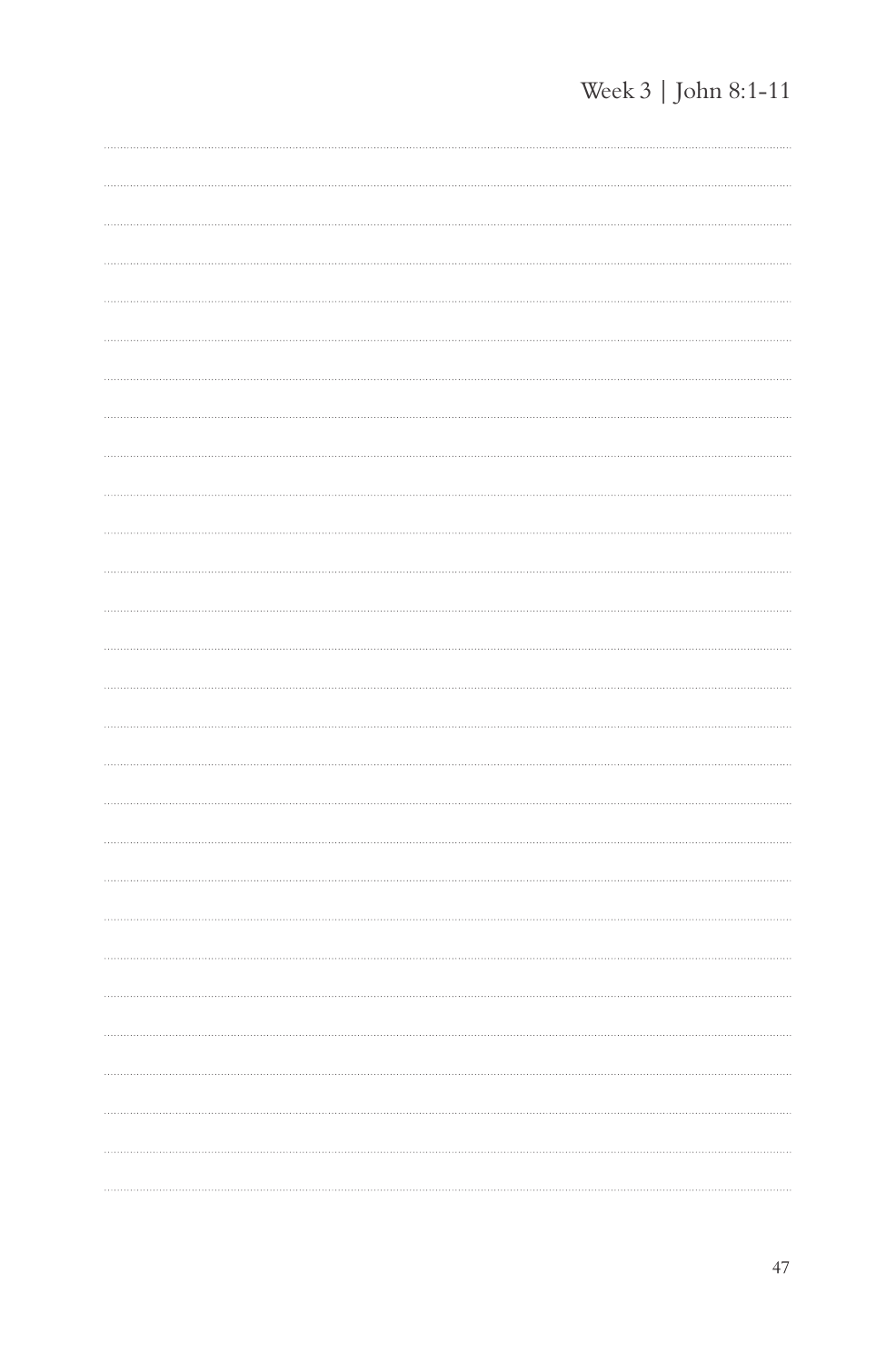<sup>2</sup>At dawn he appeared again in the temple courts, where all the people gathered around him, and he sat down to teach them. 3 The teachers of the law and the Pharisees brought in a woman caught in adultery. They made her stand before the group <sup>4</sup> and said to Jesus, "Teacher, this woman was caught in the act of adultery. 5 In the Law Moses commanded us to stone such women. Now what do you say?" 6 They were using this question as a trap, in order to have a basis for accusing him. But Jesus bent down and started to write on the ground with his finger. 7 When they kept on questioning him, he straightened up and said to them, "Let any one of you who is without sin be the first to throw a stone at her." 8 Again he stooped down and wrote on the ground. <sup>9</sup> At this, those who heard began to go away one at a time, the older ones first, until only Jesus was left, with the woman still standing there. <sup>10</sup> Jesus straightened up and asked her, "Woman, where are they? Has no one condemned you?"

11 "No one, sir," she said.

"Then neither do I condemn you," Jesus declared. "Go now and leave your life of sin."

Where specifically do you see the heart of God in this passage? Which verses?

Why do you think the woman was brought to be stoned but not the man? Does Jesus address this?